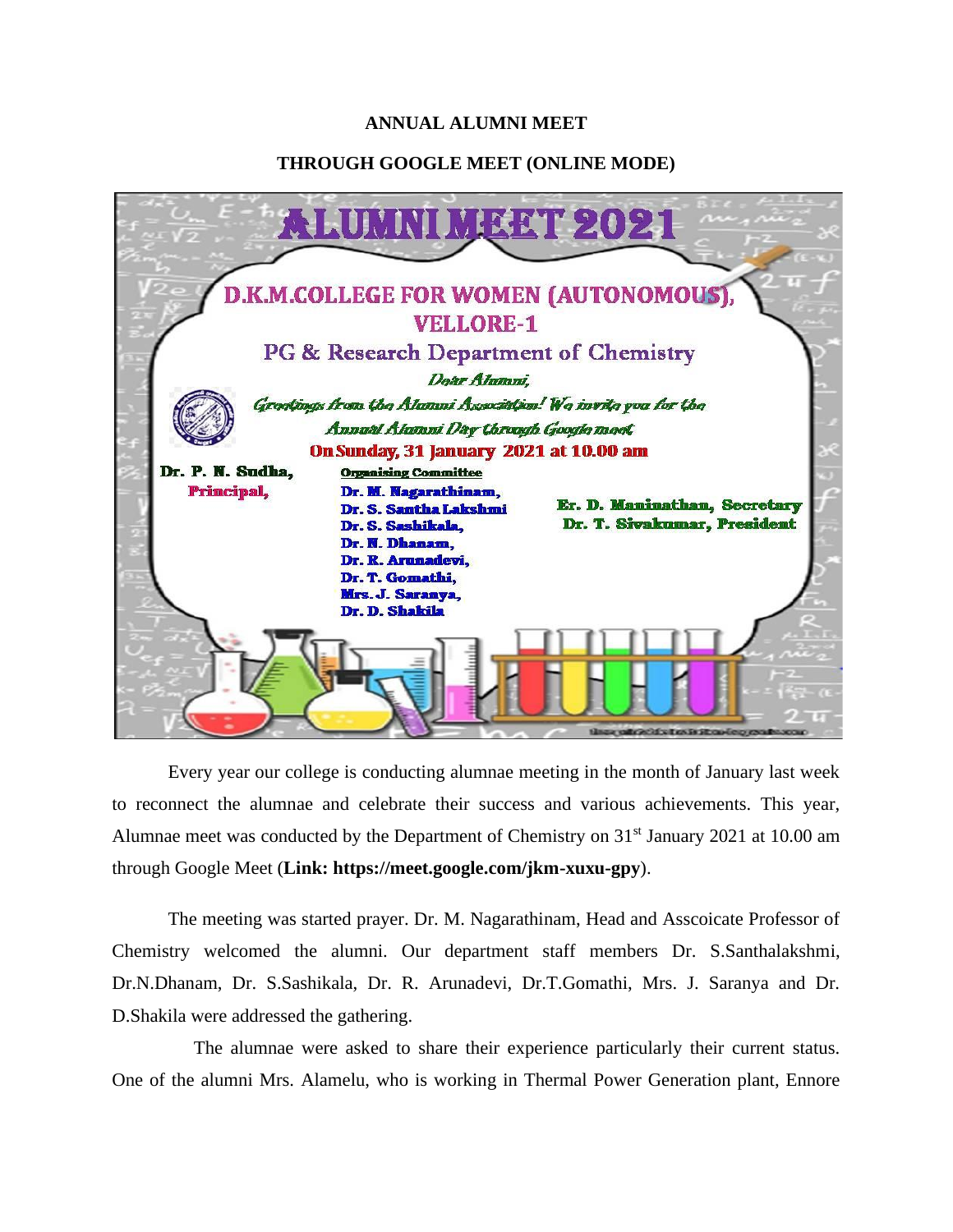shared her experience and showed the various processes of the Power generation plant. We had a feeling that we were in an industrial tour. One of the alumni also expressed her views regarding the requirements of quality of students for achieving the demands of industry.

The highlights of the experiences shared by the alumnae are given below:

- Felt happy while seeing the friends again with vast development.
- Appreciated that the program was organized in a planned manner.
- Felt very glad and delighted and requested to conduct Alumnae meet though online platform every year.
- Shared their employment details.
- Remembered the services rendered by the senior faculty members when they studied in the college.
- They appreciated the academic help given by the staff members.

Finally, the alumnae meeting was concluded with the vote of thanks by Dr. T. Gomathi, Assistant Professor of Chemistry.